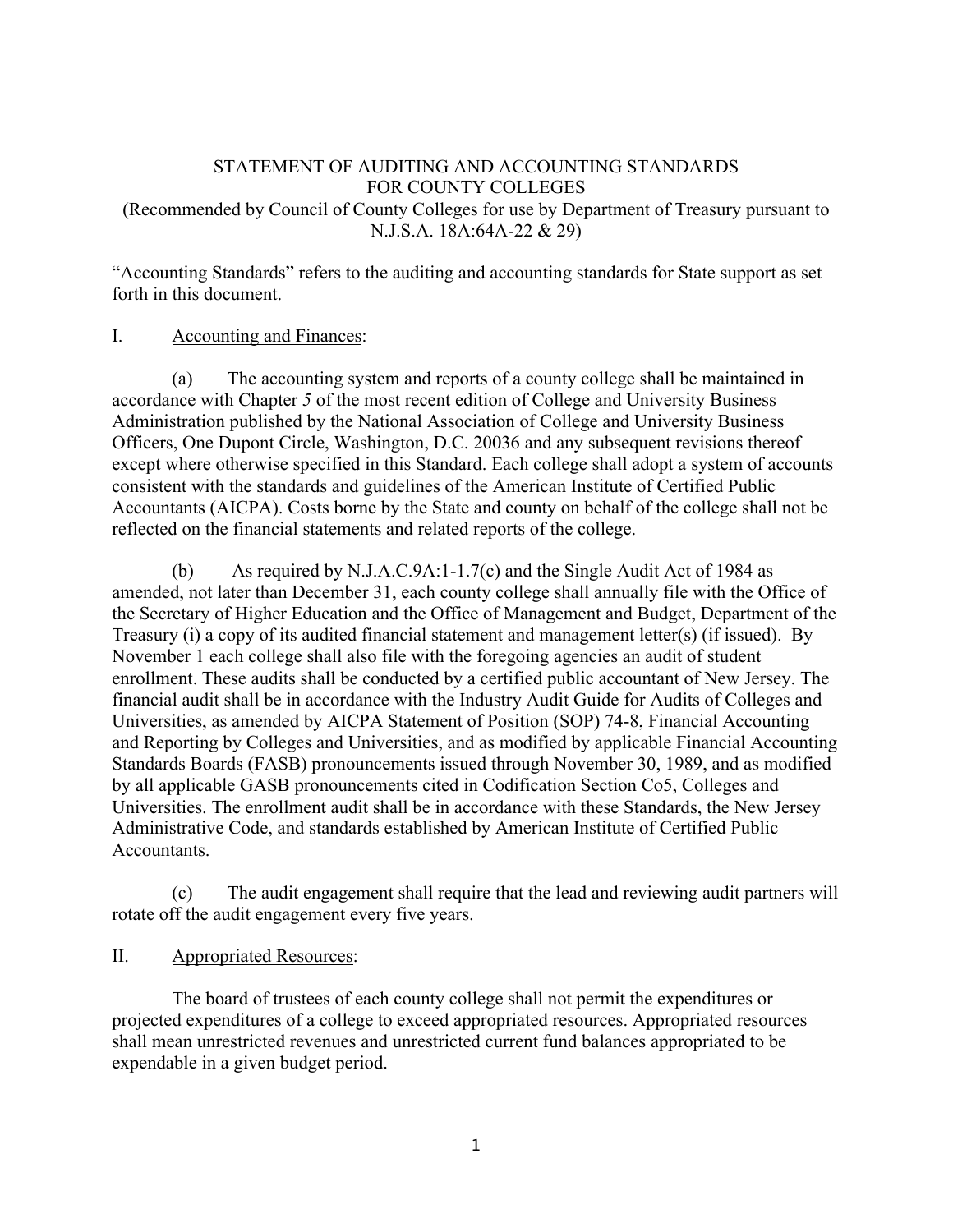III. State Support:

(a) No later than June 1 of each year, each county college shall submit credit course descriptions to the Course Review Committee of the Council of County Colleges. Courses offered entirely or jointly through contracts with third-party providers shall be separately listed and identified. The county college shall certify in the transmittal to the Course Review Committee that all listed courses are eligible for State support under these Accounting Standards. The Course Review Committee shall review the course descriptions to verify that they meet the course credit hour criteria for state support (one credit hour per week of lecture and/or one credit hour for every two hours per week of formally scheduled laboratory or studio). Upon receipt of the report of the Course Review Committee, the Council of County Colleges shall transmit to the State Treasurer its recommendations with regard to credit courses that qualify for State support. The State Treasurer shall make the final decision regarding credit courses that qualify for State support. The county college shall have the burden of establishing that a credit course is eligible for State support under these Accounting Standards.

(b) In order to qualify for State support the county college must incur direct costs of instruction for the credit course and the direct costs must be classified as current unrestricted expenditures. Direct costs of instruction paid by another educational institution or by a third party provider shall not be counted in determining State support. Direct costs of instruction will be determined for each credit course. The direct costs of instruction are defined as:

1. Salaries and benefits of instructors and paraprofessionals paid for the teaching and grading of courses;

2. Educational supplies used directly by the teacher or the students of a course; and

3. Contracted educational service agreements for specific courses or programs.

(c) The number of state-fundable credits for a credit course should not exceed the number of credits that a student is charged for the course.

(d) When the direct costs of instruction are classified as expenditures of restricted funds (expenditures restricted to specific purposes by an outside revenue source), these costs are not eligible to be counted in determining State support.

(e) Where the total direct costs of instruction incurred by the college exceed the amount of the restricted funds available for the credit course, the percentage of the excess cost is considered as expended from the current unrestricted fund, and that percentage of the credit-hour enrollment generated by the course is eligible to be counted in determining State support.

(f) The direct costs of instruction incurred by the college for credit courses that are offered jointly with another educational agency (public or private) will not be eligible for funding unless control of the course is vested with the county college. "Control" means ultimate responsibility for development and implementation of curriculum (for example, course objectives,

2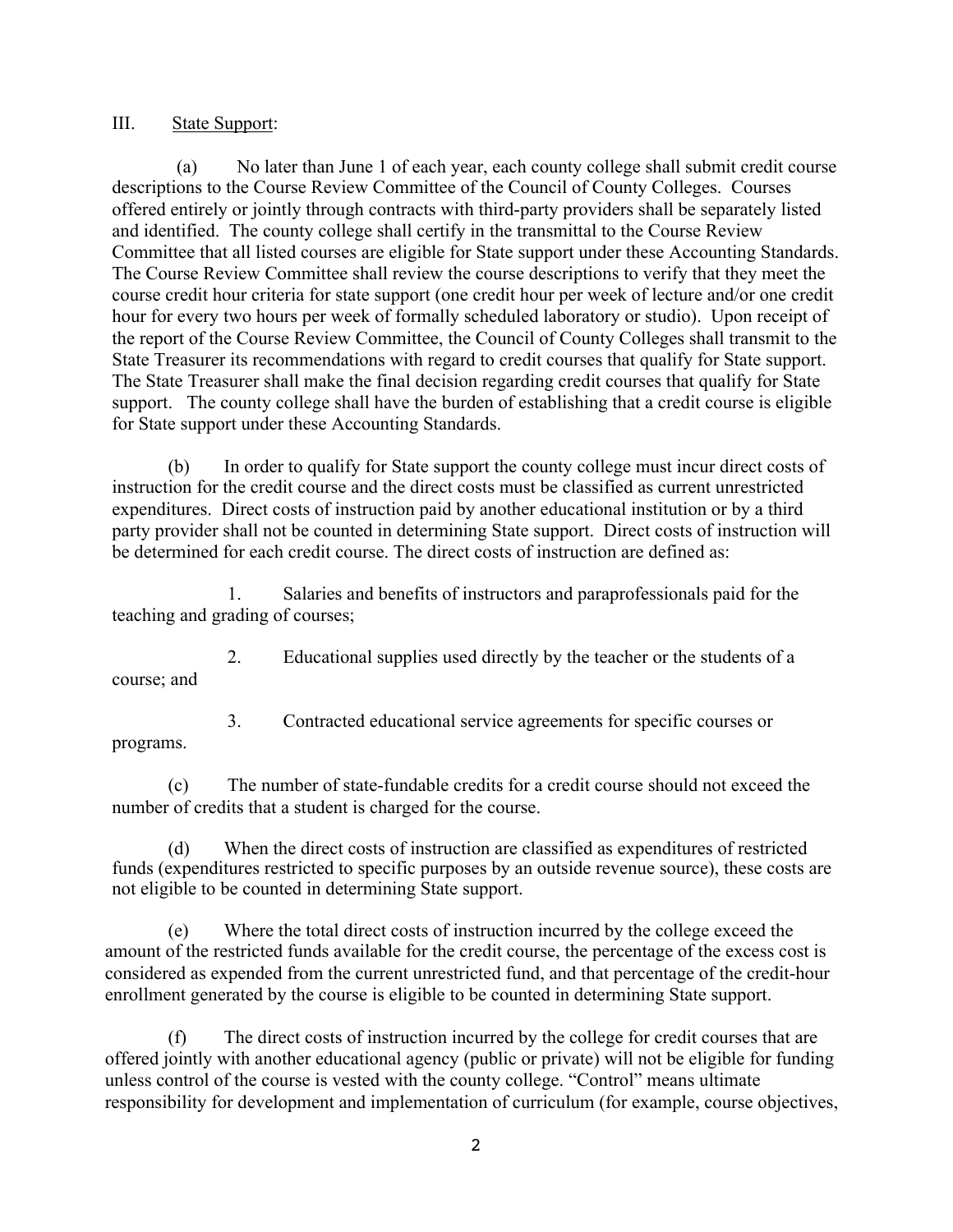outlines, strategies, and teaching methods); direct or contractual responsibility for evaluating and supervising the faculty including assignment and termination of assignment to courses; and responsibility of the faculty member to a supervisor employed by the college.

(g) Noncredit Courses. The amount of State support for the direct costs of instruction for noncredit occupational, remedial, general education and adult basic education courses shall be allocated to each county college.

- 1. Occupational courses are courses designed to develop occupational skills geared toward securing initial employment or upgrading occupational skills.
- 2. Remedial courses are courses in reading, writing, mathematic, and computer literacy skills designed to raise student competence in these skills to the college level.
- 3. General education development courses are courses designed to prepare students for New Jersey high school equivalency diplomas.
- 4. Adult basic education courses are courses designed to teach reading, writing, mathematic, and computer literacy skills to adults whose inability to speak, read, or write the English language constitutes a substantial impairment to obtaining or retaining employment commensurate with their ability.

(h) Grant Programs. Credit courses funded by grant programs shall only be counted in determining State support to the extent of the percentage that the actual direct costs of instruction incurred by the college exceeds the grant funding. In making this determination the auditor shall review the grant application and grant contract to determine whether the grant covers the entire direct costs of instruction.

# IV. Calculation of Full-Time Equivalent Enrollments (FTEs)

(a) FTE enrollments shall be determined as of the tenth day of the academic session. FTE enrollments shall include only those students who have registered and made payment or a binding arrangement for payment to the college as of the tenth day of the academic session. The foregoing tuition receivable shall be recognized and recorded in accordance with generally accepted accounting principles (GAAP). Annual full-time equivalent student enrollments (FTEs) for all session students shall be calculated by dividing total annual credit-hour and equivalent credit-hour enrollments by 30.

(b) FTE enrollments from an academic term (for example, summer session) which is conducted over a fiscal year end, should be reported totally within the fiscal year in which the term is predominantly conducted.

(c) Fundable credit hours may include international students, out of state students, and senior citizens.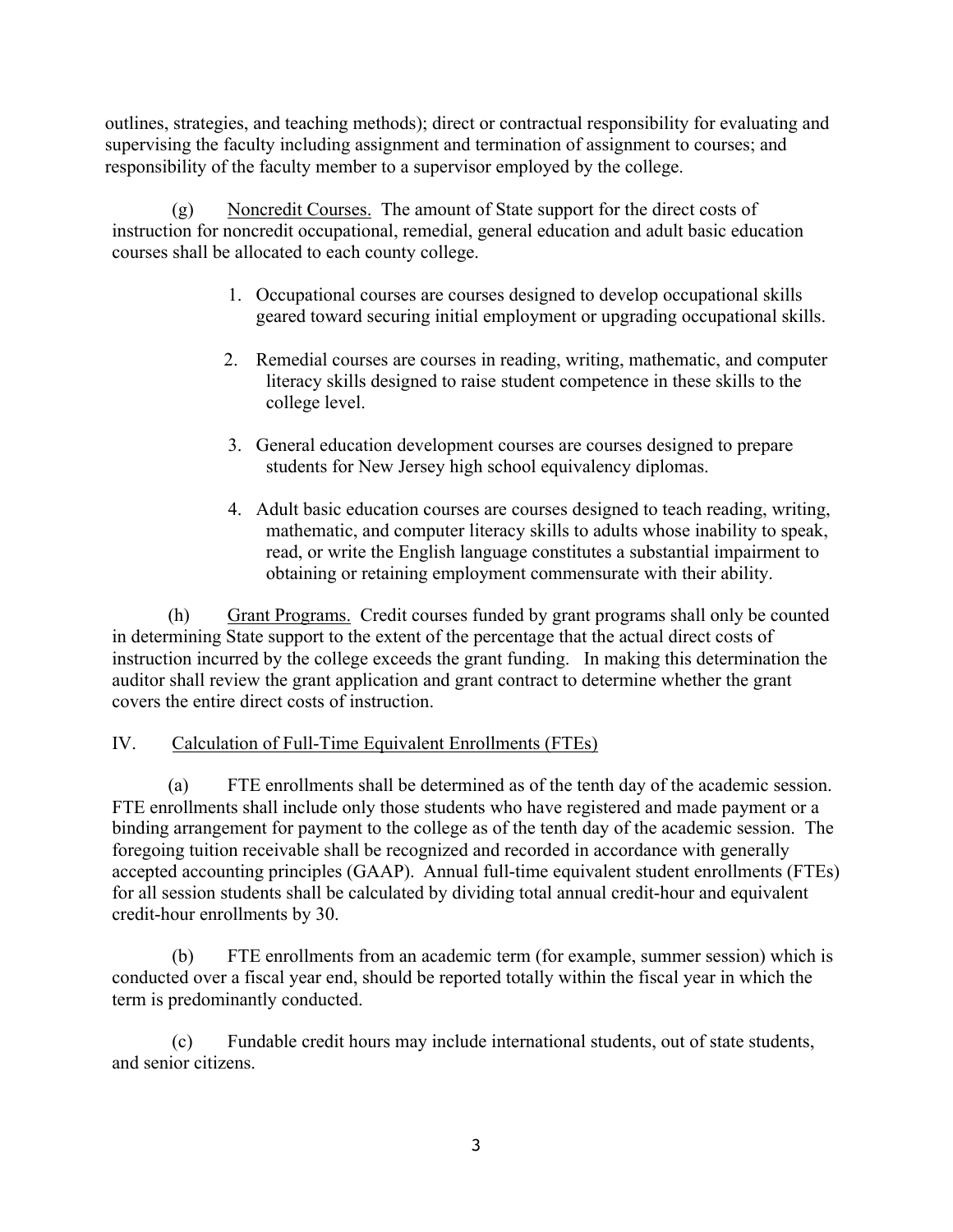## V. Enrollment Data:

(a) For credit courses, the tenth-day enrollment shall be used for calculating enrollments during the academic year. The tenth-day enrollment shall be considered the tenth day of classes, excluding weekends and holidays. For summer and other sessions, a prorated point in time shall be used, based upon the duration of the session. Enrollments shall include only those students who have registered and made payment or a binding arrangement for payment to the college as of the tenth day of the academic session.

## VI. Audit Rules:

In preparing the audited schedule of credit-hour enrollments as required by this Accounting Standard, the audit firm must adhere to the following:

(a) The auditor shall review this Accounting Standard, all contracts with third party providers, and grant contracts to determine the State funding eligibility of credit courses.

(b) The college shall maintain a clearly defined audit trail to enable the auditor to certify credit-hour reported by the college.

(c) Student credit hours shall be reconciled to tuition income, including cash received, accounts receivable, and waivers.

(d) The auditor shall send a confirmation letter to a statistically valid sample of students who are listed as having attended courses during the year under audit. The methodology and results of this sample shall be appended to the year end audit report.

(e) The auditor shall follow the format for audited enrollment schedule provided by the Department of Treasury.

1. If the auditor plans to deviate from any of the audit procedures, he or she shall obtain prior written approval from the Department of Treasury.

2. Such approval, if granted, shall be valid only for the audit in process.

(f) Course outlines shall be made available to the auditors who shall submit sample course outlines along with the credit course category classification assigned to these courses by the college.

1. The auditor shall certify that course outlines are on file for all of the college's State fundable course offerings and that these courses have been classified and meet course eligibility criteria as defined in these Accounting Standards.

2. The Course Review Committee of the Council of County Colleges may request and review all official course outlines.